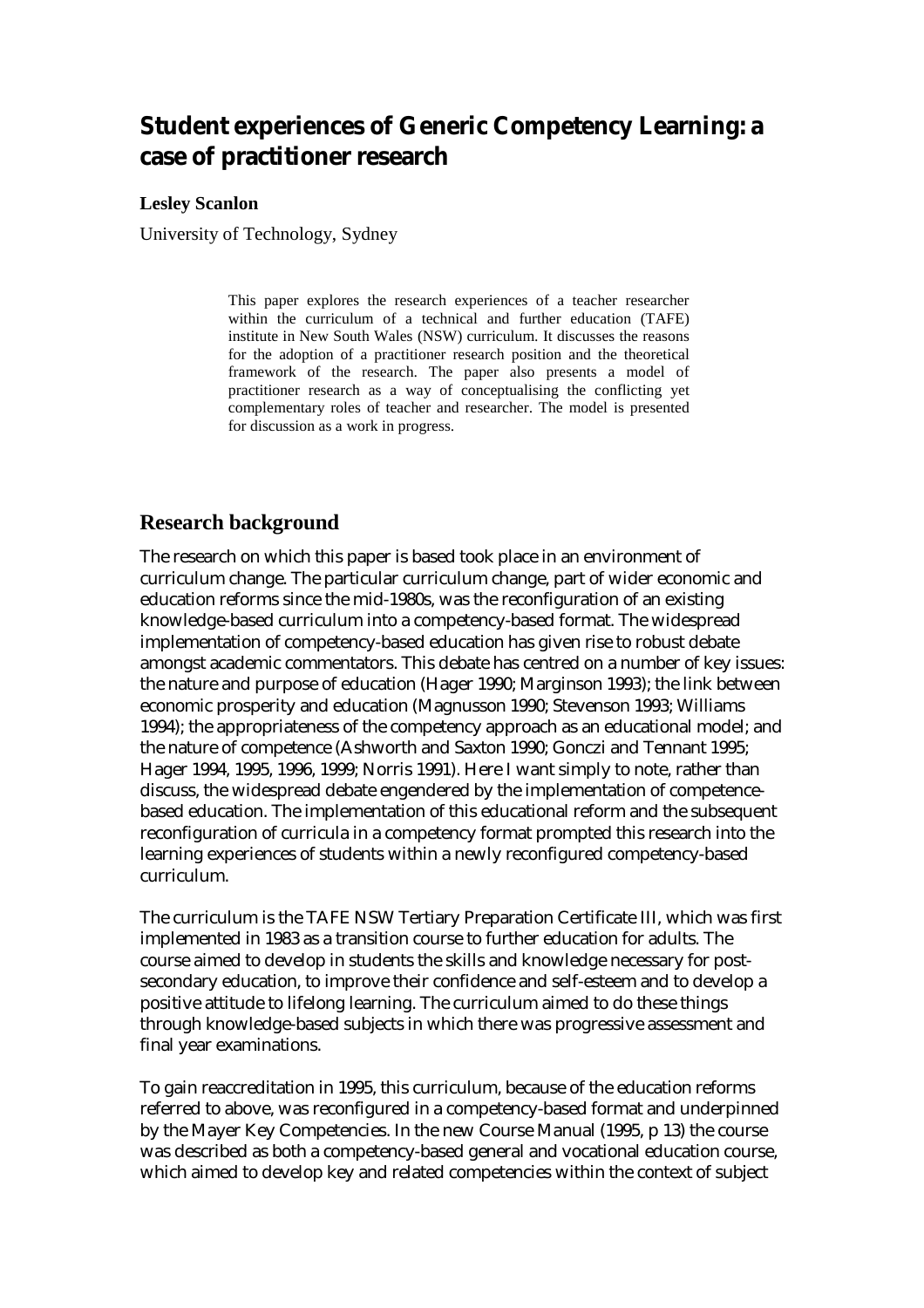content areas. Major changes to teaching and learning resulted from specific changes to the curriculum. These changes included: subjects previously of twelve months duration became six month modules; some traditional subjects disappeared or were replaced by interdisciplinary modules; many modules seemed almost knowledgefree, with the disappearance of core and elective knowledge; learning was described through module purpose statements, learning outcomes and assessment criteria; and examinations largely disappeared and were replaced or supplemented by the verification of student assessments by a panel composed of module teachers from across NSW.

As a result of these imposed changes, many teachers and students experienced what Esland (1971, p 97) calls 'the vertigo of a paradigm break-up'; the disintegration of a taken-for-granted world. The new curriculum emphasised the role of the teacher as a facilitator of learning rather than as a subject expert, and the role of the student as an active participant in the learning process rather than as a passive receiver of knowledge. It is the learning experiences of students within this new curriculum that is the focus for my research. My challenge as a teacher and a researcher within this curriculum was to identify and adopt a theoretical and methodological perspective that would enable me to directly access these learning experiences.

## **Theoretical and methodological framework**

In general, the adoption of a particular research perspective for a practitioner researcher is, I suggest, dependent on a number of factors which include: the nature and purpose of the research; the experiences of the researcher within their practice; the practitioner's conceptualisation of being in the world; and pragmatic considerations, such as time and access. It was a consideration of these factors that led me to adopt an eclectic Symbolic Interactionist theoretical framework along with its methodology of participant observation. This theoretical framework, grounded in the work of Herbert Mead (1934/1972), Alfred Schutz (1970, 1972; Schutz and Luckmann 1973), and Herbert Blumer (1969), focuses on the interactive and interpretive nature of human experience. This particular theoretical framework was adopted for the following reasons:

- The conceptual framework of Symbolic Interactionism, with its emphasis on interaction and interpretation, corresponds with my empirical observations and pedagogical experiences as to what constitutes successful teaching and learning.
- The rich tradition of verstehen sociology, which influenced the development of Symbolic Interactionism, provides a way of understanding human experience from the perspective of those involved.
- The methodology of participant observation, implicit in Symbolic Interactionism, emphasises intimate familiarity as a salient feature of research - and hence the subjective nature of research.

Practitioner research is a version of participant observation favoured by Symbolic Interactionism. It is the kind of research that was undertaken in the early twentieth century at the University of Chicago as a research perspective that aimed to see things through the eyes of the research participants; thus it privileged subjective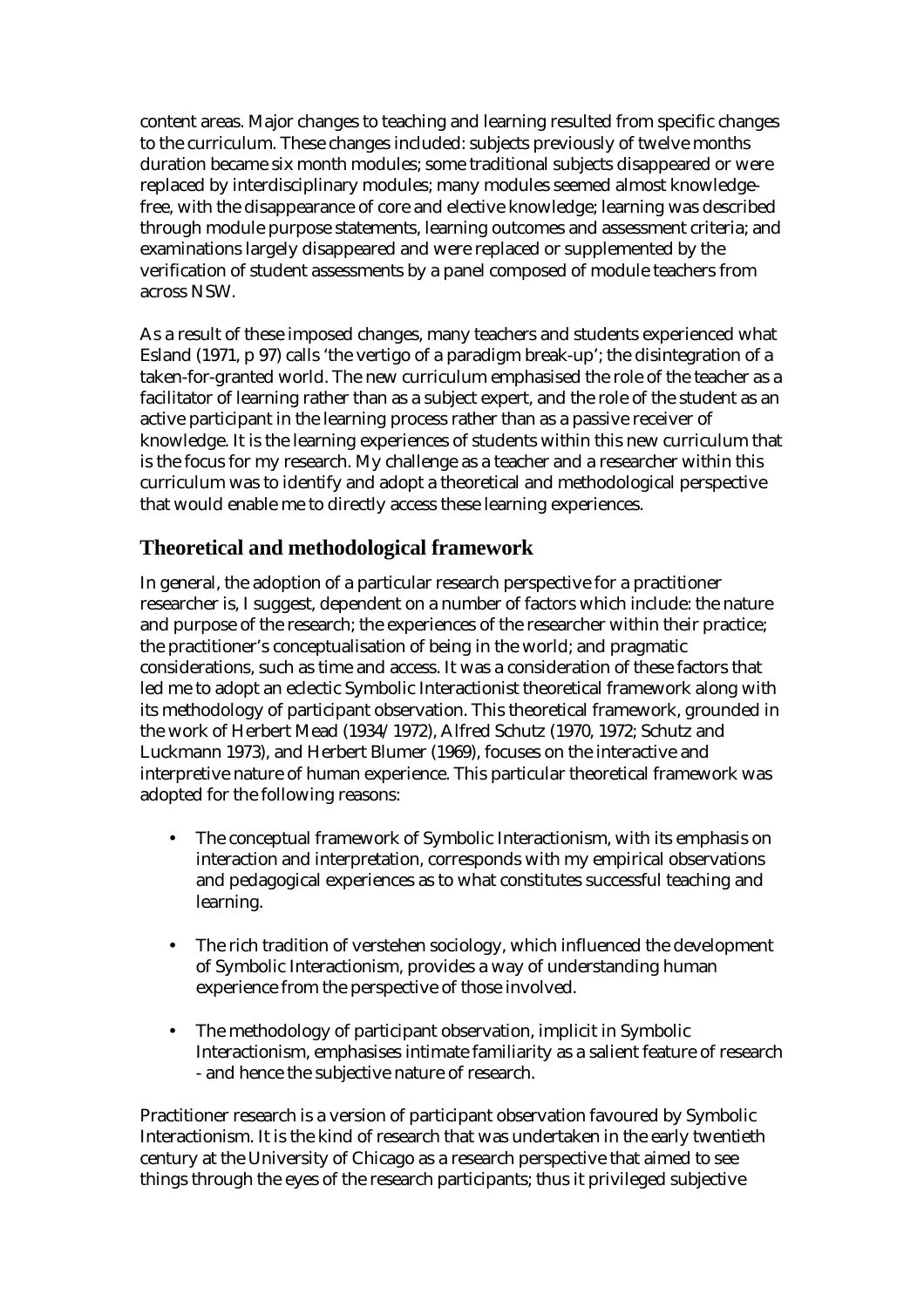accounts of experience. Interactionist research as a consequence of the systematisation of a methodological approach by Herbert Blumer (1969) focused on the interpretive, interactive essence of lived experience through the researcher getting to know people well enough to understand how they experience their worlds. If a researcher claims to capture how particular groups of people think, feel, and do things together, then the responsible thing to do is to 'go have a careful look' (Schwalbe 1993, p 347). My first experience of having a 'careful look' was a pilot study in which I interviewed students from colleges other than my own. This study highlighted for me that as an outside researcher I would never have direct access to the students' learning experiences, and hence would never gain any real understanding of the complex interactive and interpretive processes involved in these experiences. Such an understanding requires the establishment of intimate familiarity that comes from sharing student learning experiences through day-to-day contact. Intimate familiarity cannot result from interview schedules and observations in other peoples' classrooms.

The adoption of the role of teacher-researcher within one's own practice, according to one commentator, is a relatively new research concept.

> Its definition, at best, is problematic, and there are many who think it should be discounted before it ever gets started - that teachers are too involved, too close to their students, or that they cannot see the bigger picture well enough to connect their students' learning to that of other students in different settings. (Pine 1992, p 657)

It is this involvement and closeness noted by Pine that I suggest affords the teacher the best opportunity to gain the intimate familiarity required to investigate learning experiences. Pine however, suggests that resistance to teacher research from those who see educational research as best conducted by disinterested outsiders, can be overcome by the adoption of a theoretical position by the teacher researcher.

Other commentators regard the unique position of the teacher researcher as an advantage, for example, Griffiths (1985) argues that the teacher's intimate knowledge of the contextual features and events of the research site can only enhance the research process. This knowledge enables the teacher to understand the subtle links between situations and events and to better understand the implications of following particular avenues of inquiry. It is this intimate knowledge, Pine (1992) suggests, that helps the teacher researcher see and analyse events that an outsider would be unlikely to see. This intimate knowledge is what Eisner (1991, p 68) calls *connoisseurship* and is the means by which the researcher comes to know the complexities, the nuances, and subtleties of aspects of the world in which he/she has a special interest.

The intimate familiarity of teacher research requires the researcher to adopt a position on issues of objectivity and subjectivity. Adopting the role of a teacher researcher within an Interactionist tradition requires the researcher to eschew what others have variously called 'the fallacy of objectivism' (Denzin 1989) and the 'fool's gold' of objectivity (Rubin 1981). It means that the researcher must not only accept but embrace the subjectivity of this research framework. It is this subjectivity, I argue, which produces accounts of lived experience that are 'more true' (Swantz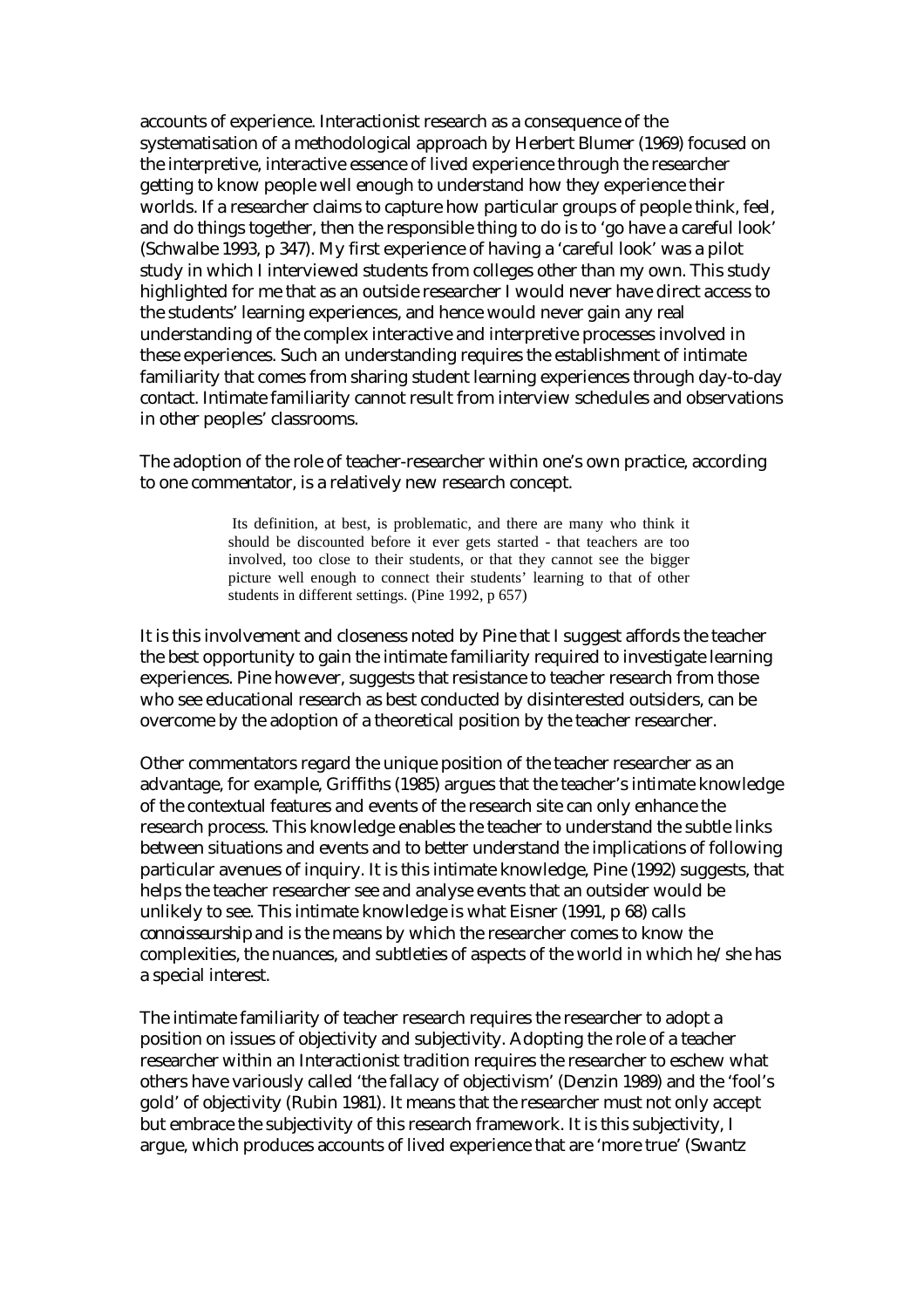1996) than anything gained from objective methods. This is because the researcher takes seriously the views of those researched and shares their real life situations.

#### **The participation of others**

In my research, the intimate familiarity I established through day-to-day contact with the students was enhanced by their perception of my role in their learning experiences. For the students, I was principally a teacher and a course coordinator, ie an educational expert. But I was also something else with which they could closely identify: I was a student. My student status was confirmed when I explained that one of the goals of my research was to gain a PhD. Thus, I was never a teacher-researcher to the students, but a teacher-student. This perception of my role by students, I believe, allowed me to share more intimately in their learning experiences and they to share in mine.

A key issue for all practitioner-researchers is the willingness of others to collaborate in their endeavour. What motivates others to share in the research experience? In my own research I identified five major reasons given by students for participating. Firstly, as a teacher I had, over time, been judged as trustworthy and been accepted as one of the 'good guys' who could be trusted not 'to do the dirty' with what I might find out (Deans, cited in Woods 1996, p 66). This trustworthiness I believe sprang from the strong humanistic and interactionist elements in my pedagogical practice.

As Prus (1996, p 194) comments '… people very much appreciate contact with someone who is genuinely interested in learning about, as opposed to trying to impress, them'. Secondly, many students were aware of the new curriculum structure and said that they wanted a voice - wanted to be heard, because they felt nobody listened to students. Thirdly, some students expressed curiosity about the research process, what I wanted to know and how I would ask them questions. Fourthly, as a teacher and coordinator I had already established a strong reciprocal relationship with students and participating in my research was, for many of them, a way of assisting me in my studies just as I assisted them. Fifthly, many students who took part in the research used at least part of the interview situation for counselling. The interviews provided a means for students to raise issues that might otherwise have remained dormant.

### **A model of practitioner research**

As an Interactionist researcher, I situated my research within the college and curriculum in which I taught. However, this is not the only possible research approach for an Interactionist researcher, and others have made different choices. For example, while conducting Interactionist research as a practitioner researcher, Payne (1990, p 89) chose to conduct his research within his teaching field though not within his teaching college. His decision was based on what he saw as the potential for role conflict between being a practitioner and a researcher and the implications his research might have on the performance review and evaluation of other teachers. Lacey (in Hammersley 1993), on the other hand, ignored colleagues who advised him that he was too close to schools to do Interactionist research. Rejecting the notion of objectivity, Lacey took on the role of a fully participating teacher researcher in the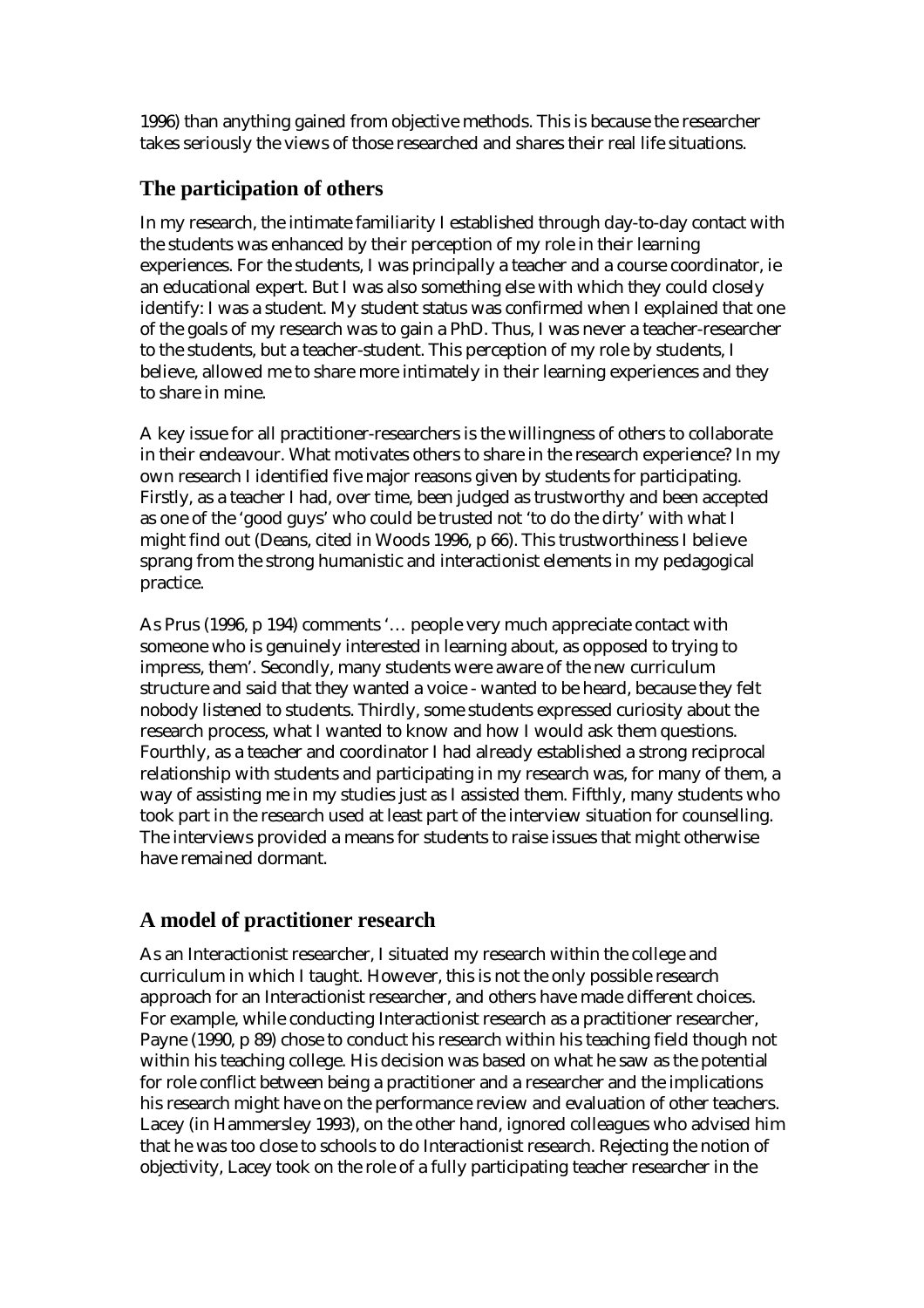early stages of his research in order to build up what he called a 'fund of goodwill'. However, in the latter stages of his research he adopted the role of total observer. Throughout my research I adopted the role of a fully participating teacher researcher.

My engagement in practitioner research has led me to critically reflect on my position within the research site as I constantly reviewed my different roles. My roles as teacher and course coordinator were closely related. As a teacher I was involved in student learning within specific curriculum areas, while as a course coordinator I was concerned with learning across the curriculum. My role as researcher involved adopting a bird's eye view of curriculum learning from a specific theoretical perspective. During my research, questions arose concerning these roles and the relationship between the roles. What were the distinguishing features of these roles? Where did one role end and another begin? As a practitioner, could I be a real researcher? As a researcher, could I be a real practitioner? I found that the key to answering these questions was firstly to establish the key characteristics of each of these roles, and secondly to graphically represent these roles and the relationship between them. The key characteristics of my roles as well as the types of interaction and skills involved in each appear below in Figure 1.

|                             | <b>Teacher</b>                                                                                                                                 | Coordinator                                                                                                                                                         | <b>Researcher</b>                                                                                                                                                   |
|-----------------------------|------------------------------------------------------------------------------------------------------------------------------------------------|---------------------------------------------------------------------------------------------------------------------------------------------------------------------|---------------------------------------------------------------------------------------------------------------------------------------------------------------------|
| Pedagogy:<br>theory         | tacit theories, anecdotal<br>evidence                                                                                                          | tacit theories, anecdotal<br>evidence                                                                                                                               | theoretical framework,<br>systematised collection<br>of evidence, public<br>theories                                                                                |
| <b>Practice</b>             | professional expertise,<br>classroom teaching and<br>learning, assessement,<br>emotion management,<br>listening, questioning,<br>gaining trust | curriculum teaching<br>and learning, course<br>assessment, tutorial<br>support, emotion<br>management, listening,<br>questioning, gaining<br>trust                  | data collection and<br>analysis, public<br>reporting, reflexive<br>practice, data<br>management, emotion<br>management, listening,<br>questioning, gaining<br>trust |
| <b>Administration</b>       | student attendance,<br>assessment, enrolment,<br>student references                                                                            | enrolment, RPL,<br>assessment, attendance,<br>promotion, college and<br>inter college meetings,<br>course evaluations,<br>student references,<br>module completions | ethics committee,<br>interim research<br>reports, data<br>management                                                                                                |
| <b>Pastoral care</b>        | counselling                                                                                                                                    | counselling                                                                                                                                                         | counselling                                                                                                                                                         |
| <b>Types of interaction</b> | lectures, seminars,<br>workshps, library,<br>classroom,<br>conversations,                                                                      | lectures, seminars,<br>workshps, library,<br>classroom,<br>conversations,                                                                                           | classrooms, interviews,<br>conversations, intimate<br>familiarity, long term                                                                                        |

|  |  |  | Figure 1: Teacher-researcher roles |  |
|--|--|--|------------------------------------|--|
|--|--|--|------------------------------------|--|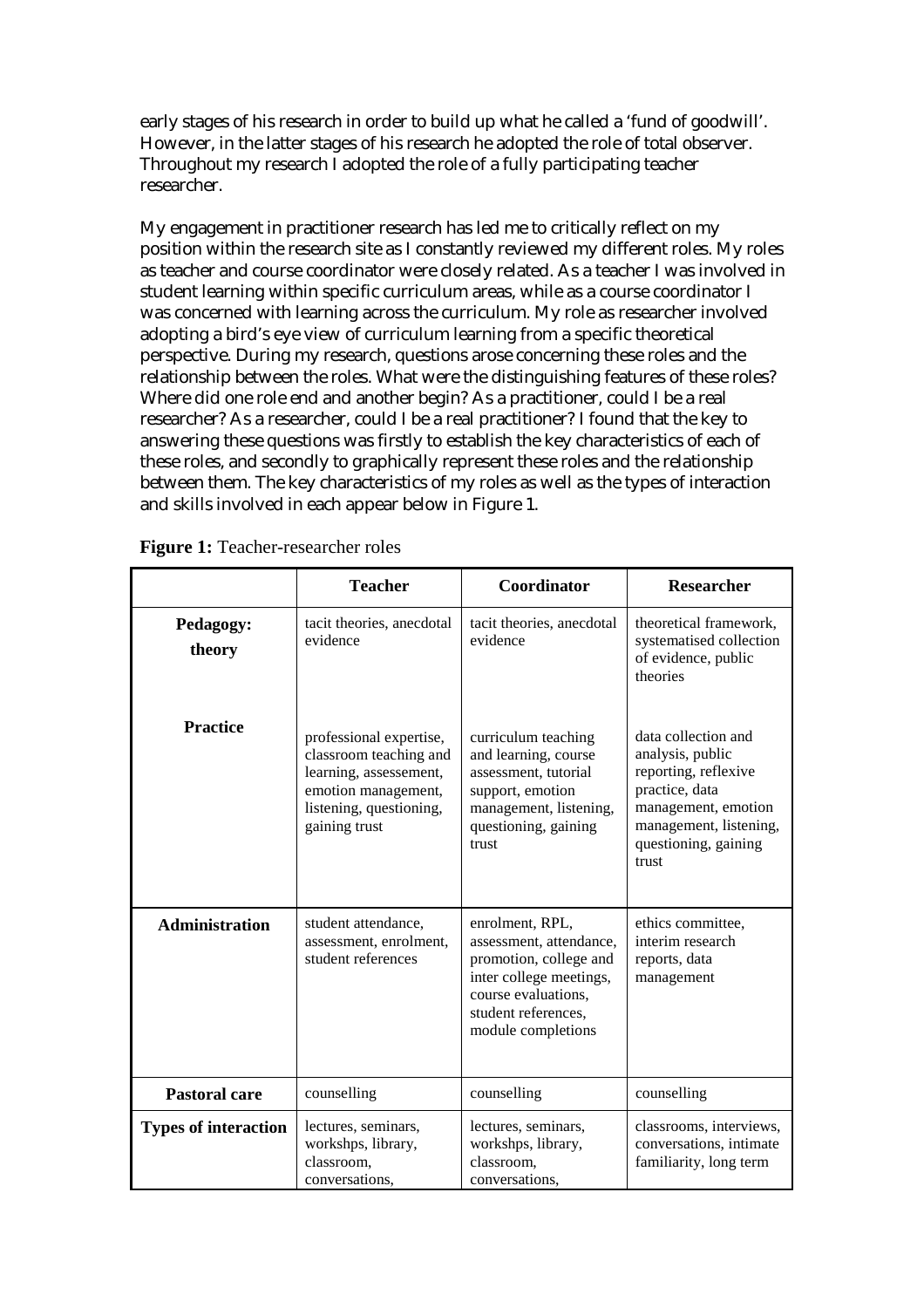| interviews, intimate<br>familiarity, long term | interviews, intimate<br>familiarity, long term |  |
|------------------------------------------------|------------------------------------------------|--|
|                                                |                                                |  |

Conceptually, the role of teacher and coordinator can be seen as occupying different communities of practice to that of the researcher. The teacher coordinator operates within a community of practice centred on curriculum and classroom-based pedagogical, administrative and pastoral care activities. Moreover, interaction with students is similarly focused, both formally and informally, on the curriculum and classroom - and these interactions employ similar skills. However, the role of the researcher, whilst occupying the same research site as the other roles, inhabits a distinctive community of practice centred on the conventions of the wider educational research community. This community is principally concerned with the systematic analysis of broad educational issues. However, that being said, there are many similarities between the roles, and the role of researcher may not be as distinct as it first appears. Researching within one's own practice, I suggest, draws the roles of researcher and the roles of the practitioner closer together through an evolving dialectical relationship illustrated in Figure 2.



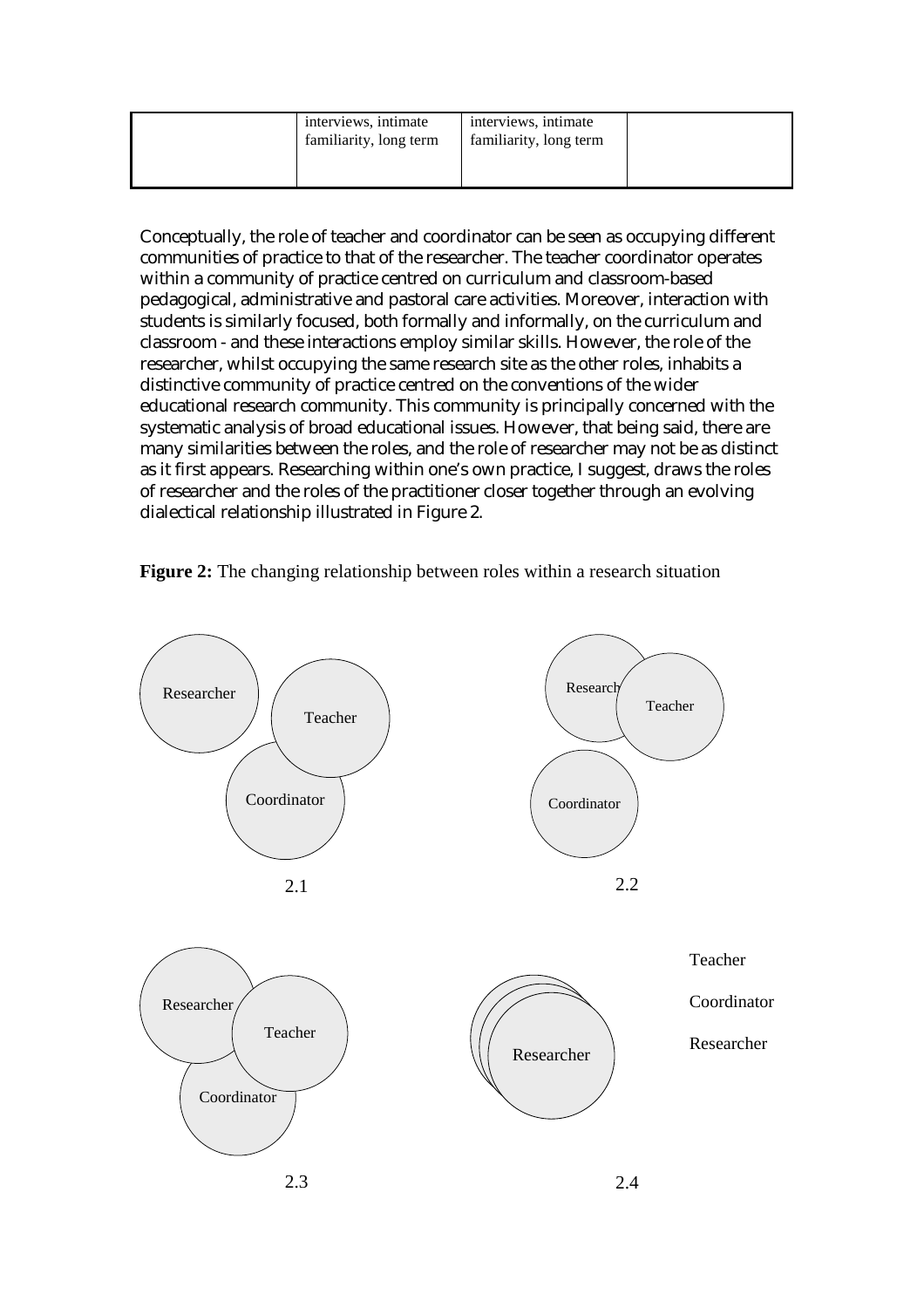I suggest that if the theoretical and methodological frameworks adopted by the researcher are congruent with the researcher's practitioner perspective, then the interaction between these roles, during the course of practice and of the research, draws the roles closer together. By saying this I am not suggesting that Figure 2 represents a lineal development by which the roles incrementally become one, though of course they may do so. Rather, I suggest that the relationship between the roles constantly changes throughout the research process. The roles may, as a result of the individual practitioner or specific research situations, become more or less aligned depending on the degree of congruence between the roles. In the case of my own research I believe that my roles became more aligned at various points throughout the research process, and that by the end of my research my roles were best represented by 2.4. In the model I am suggesting, it should be noted that the boundaries between the roles are conceptualised as permeable rather than fixed and so as one role changes, it may result in changes within the other roles. Moreover, the boundaries between the roles and the research practitioner context are also permeable, and each affects the other in a constantly changing relationship. Thus, the model represents practitioner research as evolving and constantly changing, as the roles interact with each other and with the research situation.

There are initial similarities between the roles, as already mentioned, but there are also differences, and as these differences are resolved through the interaction of roles throughout the research process, then the roles may take on even more shared characteristics. I suggest that some of the major differences between the roles of researcher and practitioner and the ways in which they move closer together are as follows:

- Teaching is traditionally a private business conducted in the privacy of the classroom, often with little opportunity for teachers to share professional knowledge. Research on the other hand is a more public business, as research is shared amongst the research community.
- It is suggested that teachers' knowledge is tacit, private, anecdotal, unsystematised knowledge, and as such, is not subject to critical examination. Thus, practice remains unproblematised. The knowledge that arises from research is, however, '… systematic inquiry made public. It is made public for criticism and utilization within a particular tradition' (Stenhouse, cited in Carr and Kemmis 1994, p 188). The anecdotal is bound to particular contexts but when theorised, has more general applicability. Thus research leads to a problematisation of practice.
- It is this problematisation of practice through research that leads to the development of reflexive practice.

#### **Conclusion**

It has been suggested that the practitioner is in a unique position within his/her own practice to adopt the role of researcher. The practitioner possesses *connoisseurship*, the intimate knowledge of practice not accessible to the outside researcher. It is this intimate knowledge which enables the practitioner to adopt a subjective research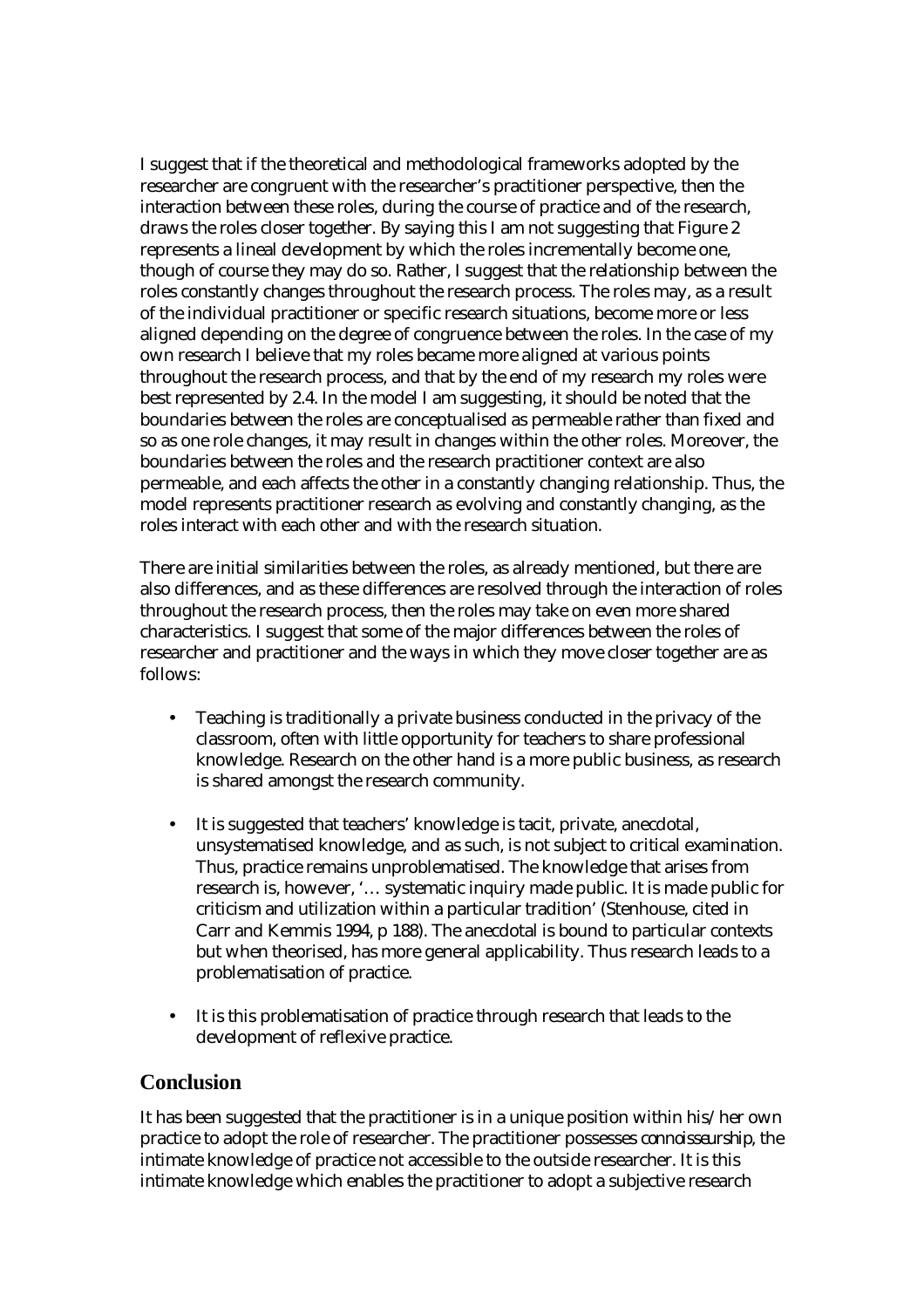position and thus intimately share the experiences of the research participants. It has also been suggested that the adoption of the position of practitioner researcher is a way of resolving the differences between the two positions. Thus, the intimate knowledge of the practitioner informs the role of the researcher, while the theoretical and problematising functions of the researcher inform and thus expand the role of the practitioner.

#### **References**

.

Ashworth P D and Saxton, J (1990) On competence. Journal of Further and Higher Education, vol 14, no 2, pp 3-25.

Blumer H (1969) Symbolic interactionism: perspective and method. Englewood Cliffs, New Jersey: Prentice Hall.

Carr W and Kemmis S (1994) Becoming critical. Education, knowledge and action research. Geelong, Victoria: Deakin University Press.

Denzin N K (1989) Interpretive interactionism. Newbury Park, California: Sage.

Eisner E W (1991) The enlightened eye: qualitative inquiry and the enhancement of educational practice. New York: Macmillian.

English Humanities Training Division (1995) Tertiary preparation course manual. Sydney, New South Wales TAFE.

English Humanities Training Division (1995) English and Humanities Journal, Special Tertiary Preparation Edition. Sydney, New South Wales TAFE.

Esland G M (1971) Teaching and learning as the organization of knowledge. In M F D Young (ed) Knowledge and control. London: Collier-Macmillian.

Gonczi A and Tennant M (1994) The false war: competency based education and its critics. Presented at the Professional Curriculum Design Conference, New South Wales TAFE Commission, Sydney, 24-26 October.

Griffiths G (1985) Doubts, dilemmas and diary-keeping: some reflections on teacherbased research. In R G Burgess (ed) Issues in education research: qualitative methods. London: The Falmer Press.

Hager P (1999) The role of generic outcomes in adult education. Studies in Continuing Education, vol 21, no 1, pp 45-55.

Hager P (1996) Conceptualising the key competencies (a draft discussion paper). Sydney, University of Technology.

Hager P (1995) Competency standards - a help or a hindrance? An Australian perspective. The Vocational Aspect of Education, vol 47, no. 2, pp 141-151.

Hager P (1994) Is there a cogent philosophical argument against competency standards? Australian Journal of Education, vol 38, no 1, pp 3-18.